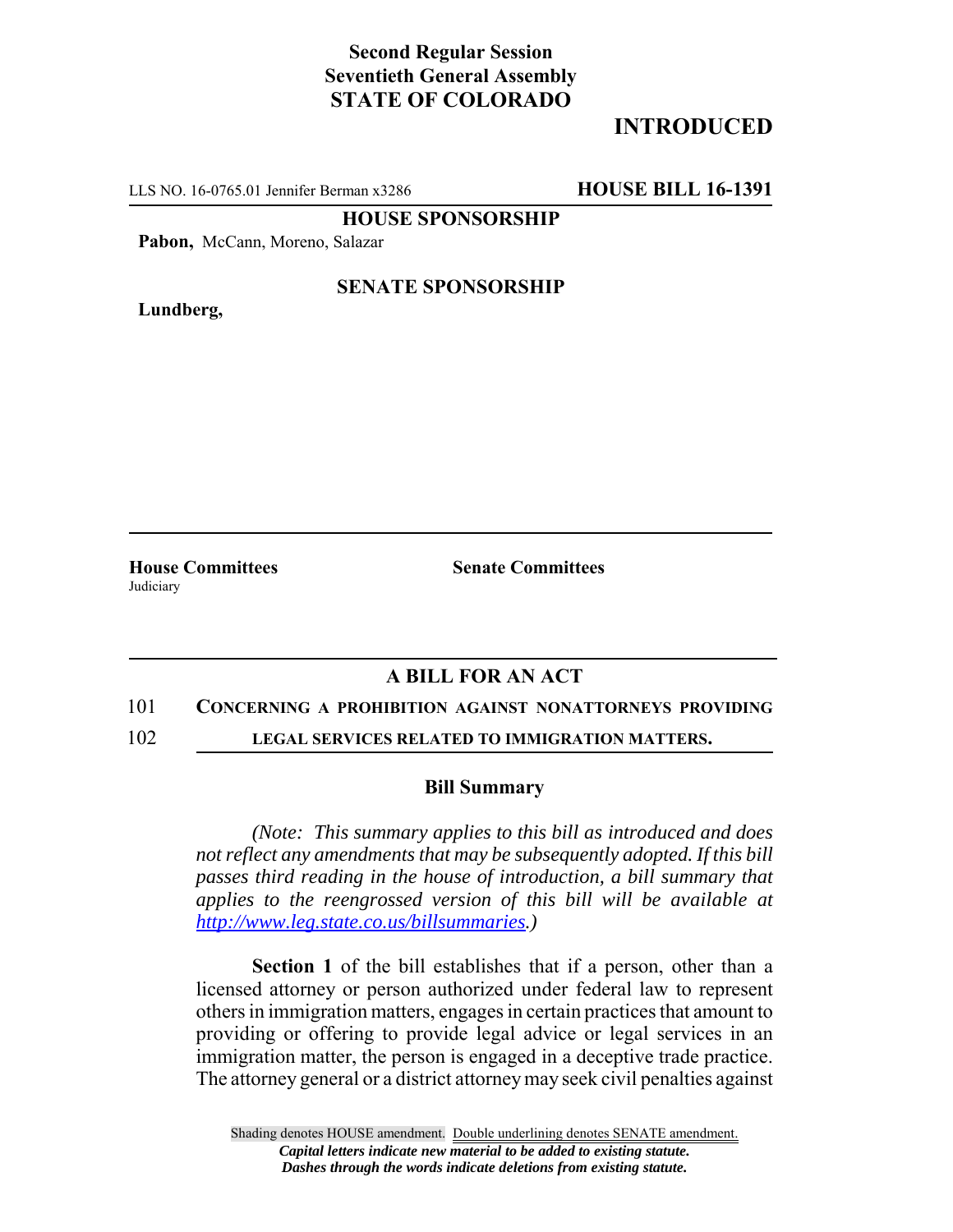the person under the "Colorado Consumer Protection Act".

**Section 2** adds to the notice a notary public must provide in any advertisement of his or her services that the notary is not an immigration consultant.

 *Be it enacted by the General Assembly of the State of Colorado:* **SECTION 1.** In Colorado Revised Statutes, **add** 6-1-726 as follows: **6-1-726. Immigration-related services provided by nonattorneys - deceptive trade practice.** (1) **Legislative declaration.** THE GENERAL ASSEMBLY HEREBY FINDS AND DETERMINES THAT THE PRACTICE BY SOME NONATTORNEYS OF PROVIDING LEGAL ADVICE OR SERVICES IN IMMIGRATION MATTERS NEGATIVELY IMPACTS THE PEOPLE WHO USE THEIR SERVICES AND THE PUBLIC INTEREST IN PREVENTING FRAUD AND PROVIDING ADEQUATE OPPORTUNITIES TO PURSUE 11 IMMIGRATION RELIEF. WHILE THE COLORADO SUPREME COURT REGULATES THE PRACTICE OF LAW IN THIS STATE, THE GENERAL ASSEMBLY HEREBY FINDS AND DECLARES THAT IT IS IN THE PUBLIC INTEREST TO PROHIBIT 14 NONATTORNEYS FROM ENGAGING IN DECEPTIVE TRADE PRACTICES IN IMMIGRATION SERVICES IN ADDITION TO THE COLORADO SUPREME COURT'S PROHIBITION AGAINST THE UNAUTHORIZED PRACTICE OF LAW. (2) **Definitions.** AS USED IN THIS SECTION, UNLESS THE CONTEXT OTHERWISE REQUIRES: (a) "COMPENSATION" MEANS MONEY, PROPERTY, OR ANYTHING ELSE OF VALUE. (b) (I) "IMMIGRATION MATTER" MEANS A PROCEEDING, FILING, OR OTHER ACTION THAT AFFECTS A PERSON'S IMMIGRANT, NONIMMIGRANT, OR CITIZENSHIP STATUS THAT ARISES UNDER AN IMMIGRATION AND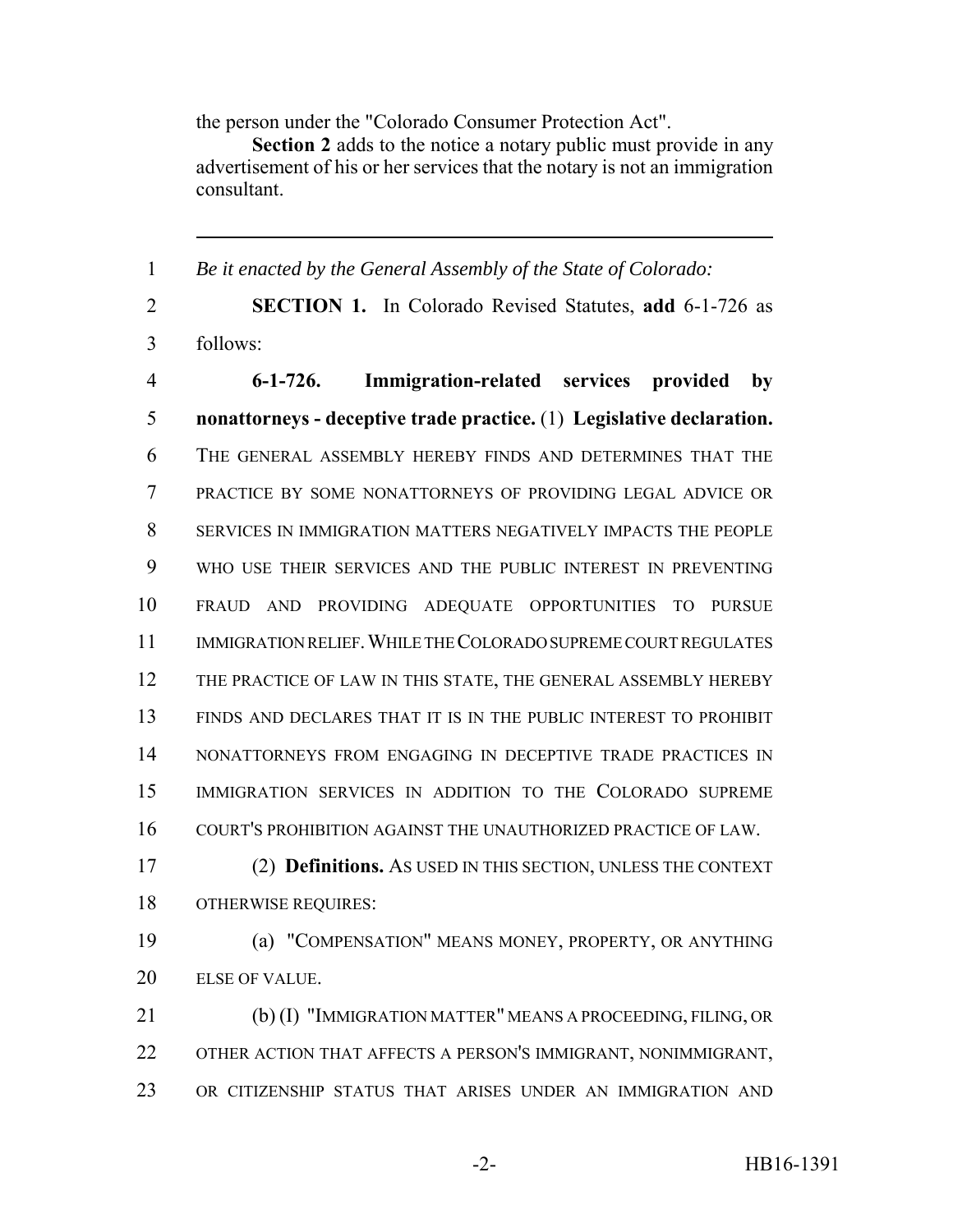NATURALIZATION LAW, EXECUTIVE ORDER, OR PRESIDENTIAL PROCLAMATION OR PURSUANT TO AN ACTION OF THE UNITED STATES CITIZENSHIP AND IMMIGRATION SERVICES, THE UNITED STATES IMMIGRATION AND CUSTOMS ENFORCEMENT, THE UNITED STATES DEPARTMENT OF LABOR, THE UNITED STATES DEPARTMENT OF STATE, THE UNITED STATES DEPARTMENT OF JUSTICE, THE UNITED STATES DEPARTMENT OF HOMELAND SECURITY, THE BOARD OF IMMIGRATION APPEALS, OR THEIR SUCCESSOR AGENCIES, OR ANY OTHER ENTITY HAVING JURISDICTION OVER IMMIGRATION LAW.

 (II) "IMMIGRATION MATTER" INCLUDES A PENDING OR FUTURE ACT OF CONGRESS OR EXECUTIVE ORDER THAT CONCERNS IMMIGRATION REFORM.

 (c) "PRACTICE OF LAW" HAS THE MEANING ESTABLISHED BY THE COLORADO SUPREME COURT, WHETHER BY RULE OR DECISION.

 (3) **Prohibited practices - assistance with immigration matters - permitted practices.** (a) A PERSON SHALL NOT ENGAGE IN THE PRACTICE OF LAW IN AN IMMIGRATION MATTER FOR COMPENSATION UNLESS THE PERSON IS:

 (I) LICENSED OR OTHERWISE AUTHORIZED TO PRACTICE LAW IN THIS STATE PURSUANT TO COLORADO SUPREME COURT RULES AND 21 ARTICLE 5 OF TITLE 12, C.R.S.; OR

 (II) AUTHORIZED, UNDER FEDERAL LAW, WHETHER ACTING THROUGH A CHARITABLE ORGANIZATION OR OTHERWISE, TO REPRESENT OTHERS IN IMMIGRATION MATTERS.

 (b) IF A PERSON OTHER THAN A PERSON LISTED IN SUBPARAGRAPH 26 (I) OR (II) OF PARAGRAPH (a) OF THIS SUBSECTION (3) ENGAGES IN OR OFFERS TO ENGAGE IN ONE OR MORE OF THE FOLLOWING ACTS OR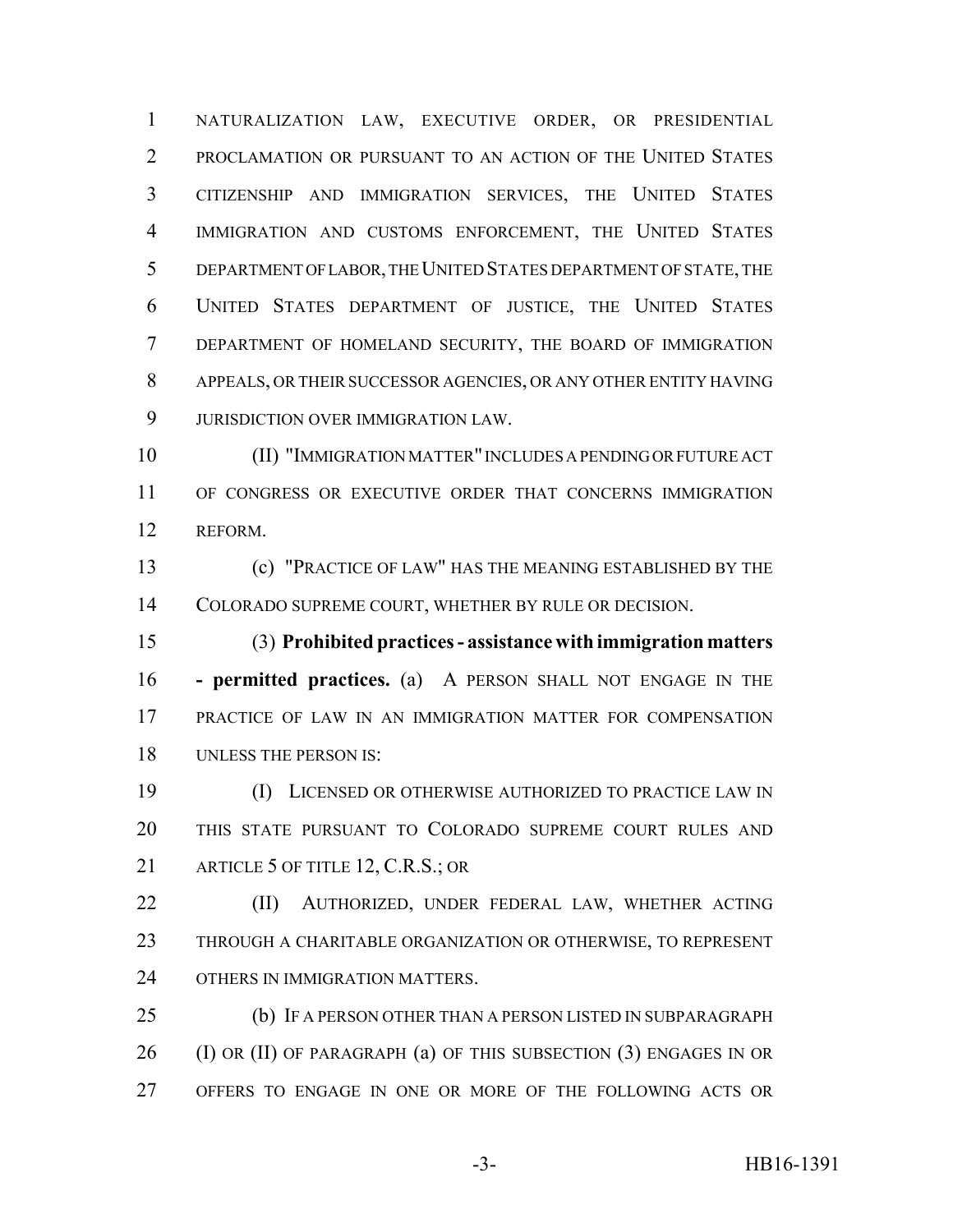PRACTICES IN AN IMMIGRATION MATTER FOR COMPENSATION, THE PERSON ENGAGES IN A DECEPTIVE TRADE PRACTICE:

 (I) ADVISING OR ASSISTING ANOTHER PERSON IN A DETERMINATION OF THE PERSON'S LEGAL OR ILLEGAL STATUS FOR THE PURPOSE OF AN IMMIGRATION MATTER;

 (II) FOR THE PURPOSE OF APPLYING FOR A BENEFIT, VISA, OR PROGRAM RELATED TO AN IMMIGRATION MATTER, SELECTING FOR ANOTHER PERSON, ASSISTING ANOTHER PERSON IN SELECTING, OR ADVISING ANOTHER PERSON IN SELECTING A BENEFIT, VISA, OR PROGRAM;

 (III) SELECTING FOR ANOTHER PERSON, ASSISTING ANOTHER PERSON IN SELECTING, OR ADVISING ANOTHER PERSON IN SELECTING HIS OR HER ANSWERS ON A GOVERNMENT AGENCY FORM OR DOCUMENT RELATED TO AN IMMIGRATION MATTER;

 (IV) PREPARING DOCUMENTS FOR, OR OTHERWISE REPRESENTING THE INTERESTS OF, ANOTHER PERSON IN A JUDICIAL OR ADMINISTRATIVE PROCEEDING IN AN IMMIGRATION MATTER;

 (V) EXPLAINING, ADVISING, OR OTHERWISE INTERPRETING THE MEANING OR INTENT OF A QUESTION ON A GOVERNMENT AGENCY FORM IN AN IMMIGRATION MATTER;

**(VI) DEMANDING OR ACCEPTING ADVANCE PAYMENT FOR THE**  FUTURE PERFORMANCE OF SERVICES IN AN IMMIGRATION MATTER, ESPECIALLY WITH REGARD TO SERVICES TO BE PERFORMED IF A PENDING 23 OR FUTURE ACT OF CONGRESS OR EXECUTIVE ORDER THAT CONCERNS IMMIGRATION REFORM IS MADE EFFECTIVE; OR

 (VII) SELECTING, DRAFTING, OR COMPLETING A LEGAL DOCUMENT AFFECTING THE LEGAL RIGHTS OF ANOTHER PERSON IN AN IMMIGRATION MATTER.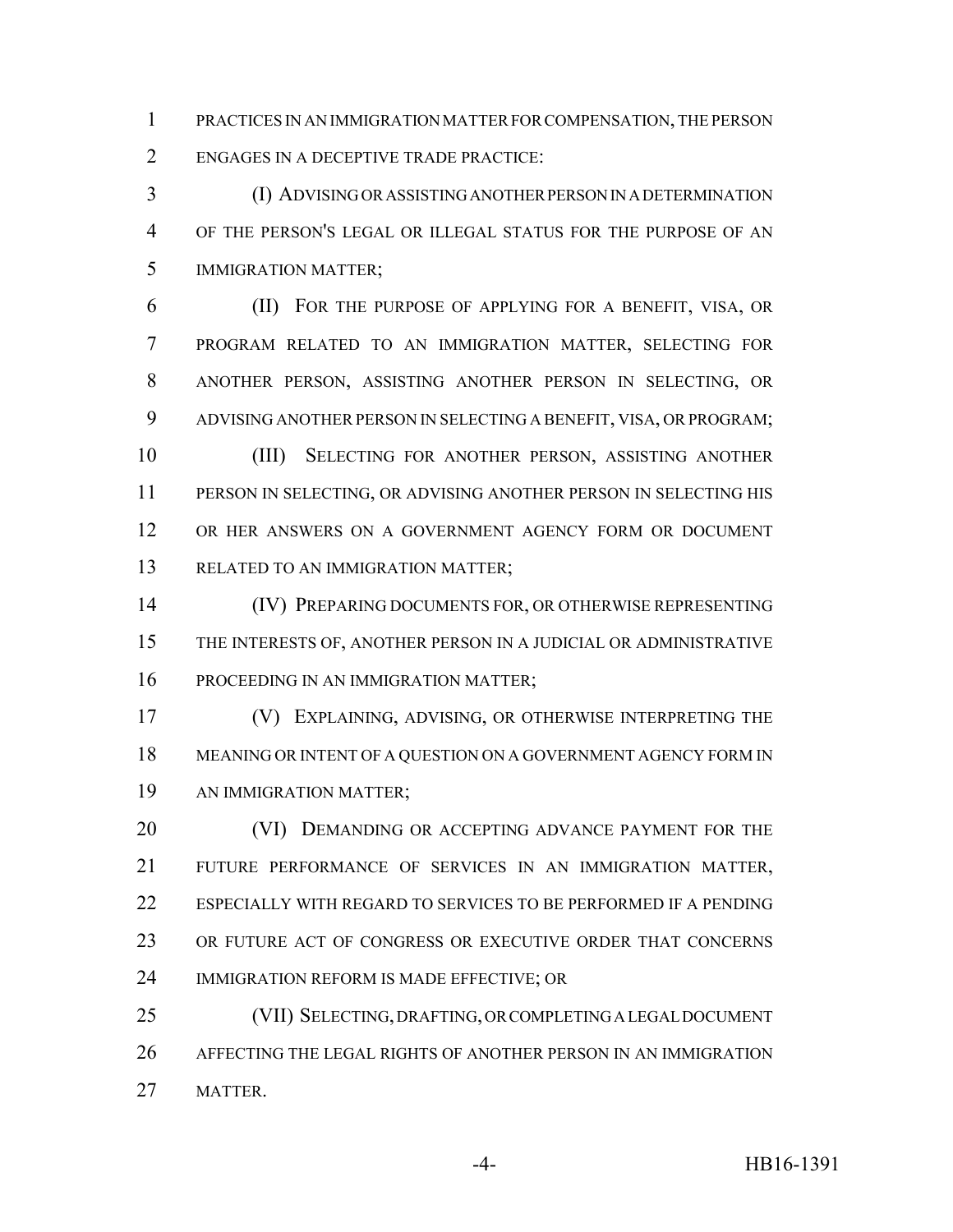(c) WITH OR WITHOUT COMPENSATION OR THE EXPECTATION OF COMPENSATION, A PERSON OTHER THAN A PERSON LISTED IN SUBPARAGRAPH (I) OR (II) OF PARAGRAPH (a) OF THIS SUBSECTION (3) ENGAGES IN A DECEPTIVE TRADE PRACTICE IN AN IMMIGRATION MATTER IF HE OR SHE REPRESENTS, IN ANY LANGUAGE, EITHER ORALLY OR IN A DOCUMENT, LETTERHEAD, ADVERTISEMENT, STATIONERY, BUSINESS CARD, WEBSITE, OR OTHER WRITTEN MATERIAL THAT HE OR SHE:

 (I) IS A NOTARIO PUBLICO, NOTARIO, IMMIGRATION ASSISTANT, IMMIGRATION CONSULTANT, IMMIGRATION SPECIALIST, OR OTHER DESIGNATION OR TITLE THAT CONVEYS OR IMPLIES IN ANY LANGUAGE THAT HE OR SHE POSSESSES PROFESSIONAL LEGAL SKILLS OR EXPERTISE IN 12 THE AREA OF IMMIGRATION LAW; OR

 (II) CAN OR IS WILLING TO PROVIDE SERVICES IN AN IMMIGRATION MATTER, IF SUCH SERVICES WOULD CONSTITUTE THE PRACTICE OF LAW.

 (d) THE PROHIBITIONS OF PARAGRAPHS (a) TO (c) OF THIS 16 SUBSECTION (3) DO NOT APPLY TO THE ACTIVITIES OF A NONATTORNEY ASSISTANT ACTING UNDER THE SUPERVISION OF A PERSON WHO IS:

 (I) LICENSED OR OTHERWISE AUTHORIZED TO PRACTICE LAW IN THIS STATE PURSUANT TO COLORADO SUPREME COURT RULES AND 20 ARTICLE 5 OF TITLE 12, C.R.S.; OR

 (II) AUTHORIZED, UNDER FEDERAL LAW, TO REPRESENT OTHERS IN 22 IMMIGRATION MATTERS.

 (e) NOTWITHSTANDING PARAGRAPHS (a) TO (d) OF THIS 24 SUBSECTION (3), A PERSON OTHER THAN A PERSON LISTED IN SUBPARAGRAPH (I) OR (II) OF PARAGRAPH (a) OF THIS SUBSECTION (3) MAY:

**(I) OFFER OR PROVIDE LANGUAGE TRANSLATION OR TYPING** 

-5- HB16-1391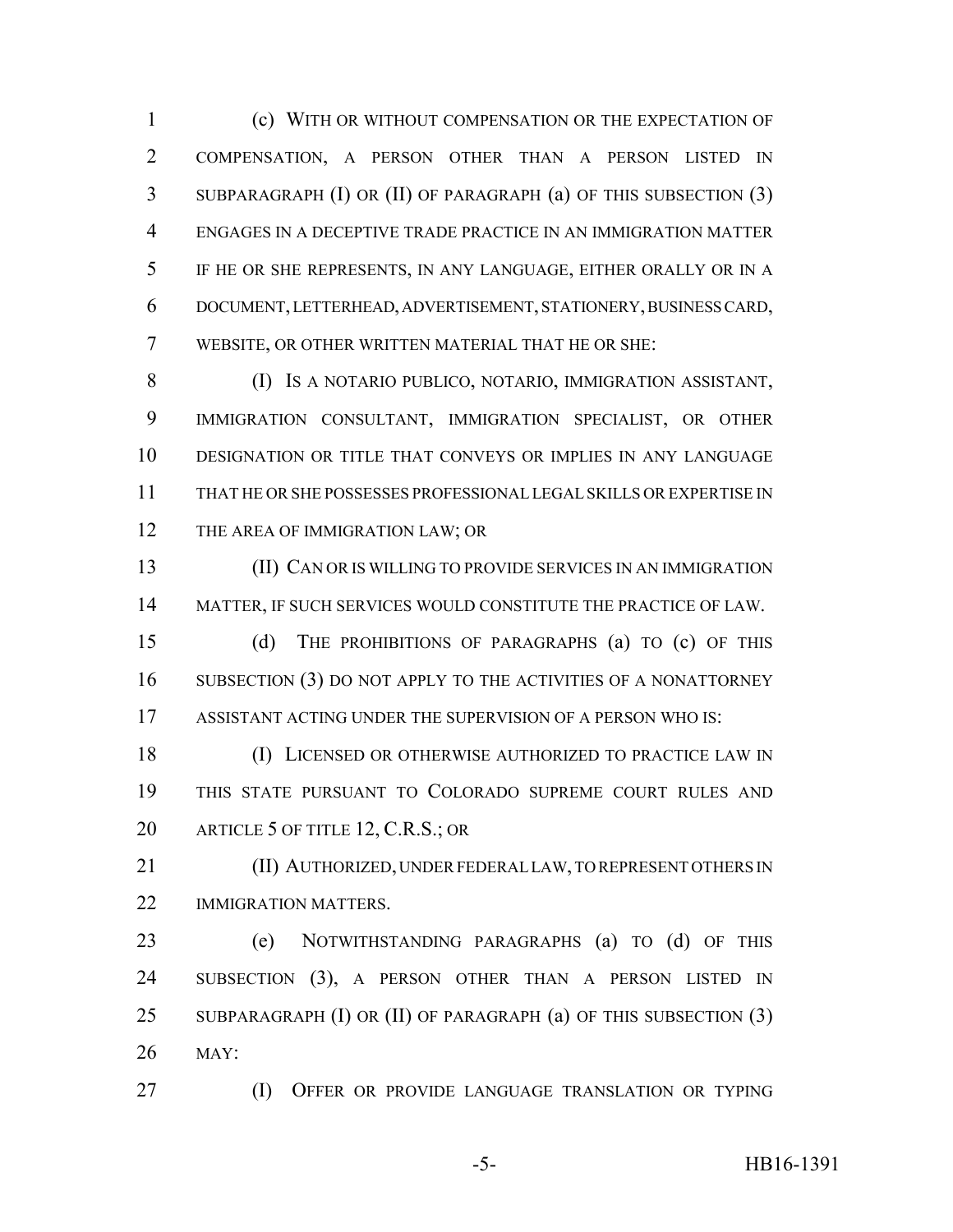SERVICES, REGARDLESS OF WHETHER COMPENSATION IS SOUGHT; (II) SECURE OR OFFER TO SECURE EXISTING DOCUMENTS, SUCH AS BIRTH AND MARRIAGE CERTIFICATES, FOR A PERSON SEEKING SERVICES; OR (III) OFFER OTHER IMMIGRATION-RELATED SERVICES THAT: (A) ARE NOT PROHIBITED UNDER THIS SUBSECTION (3), SECTION 6 12-55-110.3, C.R.S., OR ANY OTHER PROVISION OF LAW; AND (B) DO NOT CONSTITUTE THE PRACTICE OF LAW. **SECTION 2.** In Colorado Revised Statutes, 12-55-110.3, **amend** (1) (a), (3) (b) (IV), and (3) (b) (V); and **add** (3) (b) (VI) as follows: **12-55-110.3. Advertisements for services - unauthorized practice of law - prohibited conduct - penalties.** (1) (a) A notary public who is not a licensed attorney in the state of Colorado and who advertises, including by signage, his or her services in a language other than English 14 shall include in the advertisement the following notice, both in English and in the language of the advertisement: I AM NOT AN ATTORNEY LICENSED TO PRACTICE LAW IN THE STATE OF COLORADO AND I MAY 18 NOT GIVE LEGAL ADVICE OR ACCEPT FEES FOR LEGAL ADVICE. I AM NOT AN IMMIGRATION CONSULTANT, NOR AM I AN EXPERT ON IMMIGRATION 21 MATTERS. IF YOU SUSPECT FRAUD, YOU MAY CONTACT THE COLORADO 23 ATTORNEY GENERAL'S OFFICE OR THE COLORADO SUPREME COURT. (3) (b) A notary public who is not an attorney licensed to practice law in Colorado is prohibited from: (IV) Soliciting or accepting compensation to obtain relief of any